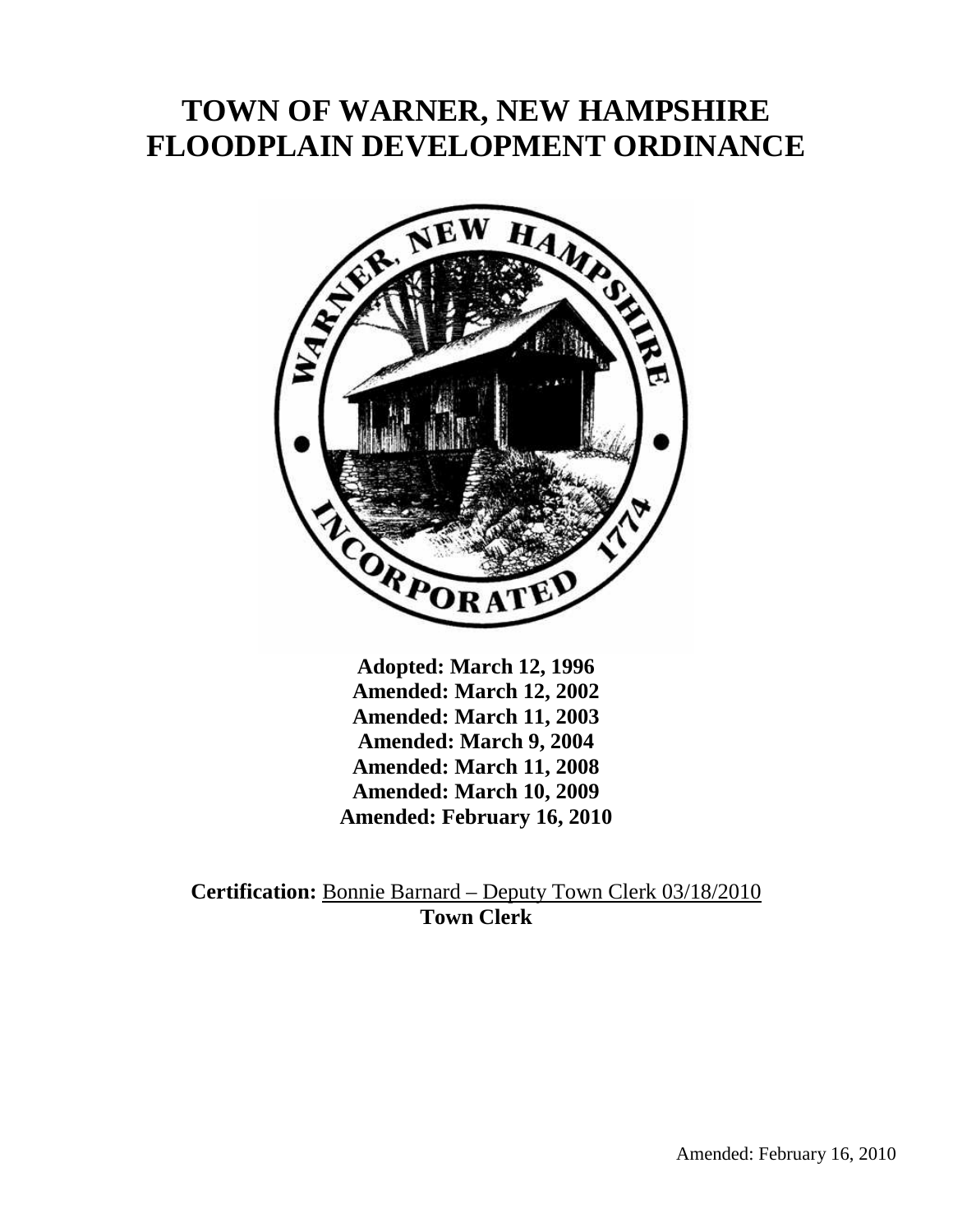# **Town of Warner, NH Floodplain Development Ordinance**

This ordinance, adopted pursuant to the authority of RSA 674:16, shall be known as the Town of Warner Floodplain Development Ordinance. The regulations in this ordinance shall overlay and supplement the regulations in the Town of Warner Zoning Ordinance, and shall be considered part of the Zoning Ordinance for purposes of administration and appeals under state law. If any provision of this ordinance differs or appears to conflict with any provision of the Zoning Ordinance or other ordinance or regulation, the provision imposing the greater restriction or more stringent standard shall be controlling.

The following regulations in this ordinance shall apply to all lands designated as special flood hazard areas by the Federal emergency Management Agency (FEMA) in its "Flood Insurance Study for the County of Merrimack, NH" dated April 19, 2010, or as amended, together with the associated Flood Insurance Rate Maps dated April 19, 2010 or as amended, which are declared to be a part of this ordinance and are hereby incorporated by reference.

#### **Item I Definitions:**

The following definitions shall apply only to this Floodplain Development Ordinance and shall not be affected by the provisions of any other ordinance of the Town of Warner.

"Area of Special Flood Hazard" is the land in the floodplain within the Town of Warner subject to a one-percent or greater possibility of flooding in any given year. The area is designated on the FIRM as Zone A or AE. The Area of Special Flood Hazard can include the area that is commonly known as the floodplain and/or floodway.

"Base Flood" means the flood having a one-percent possibility of being equaled or exceeded in any given year.

"Basement" means any area of a building having its floor sub-grade on all sides.

"Building" - see "structure".

"Development" means any man-made change to improved or unimproved real estate, including but not limited to buildings or other structures, mining, dredging, filling, grading, paving, excavation, or drilling operation or storage of equipment or materials.

"FEMA" means the Federal Emergency Management Agency.

"Flood" or "Flooding" means a general and temporary condition of partial or complete inundation of normally dry land areas from: (1) the overflow of inland or tidal waters, and (2) the unusual and rapid accumulation or runoff of surface waters from any source.

"Flood Elevation Study" means an examination, evaluation, and determination of flood hazards and if appropriate, corresponding water surface elevations, or an examination and determination of mudslide or flood - related erosion hazards.

"Flood Insurance Rate Map" (FIRM) means an official map incorporated with this ordinance, on which FEMA has delineated both the special flood hazard areas and the risk premium zones applicable to the Town of Warner.

"Flood Insurance Study" - see "Flood elevation study".

"Floodplain" or "Flood-prone area" means any land area susceptible to being inundated by water from any source (see definition of "Flooding").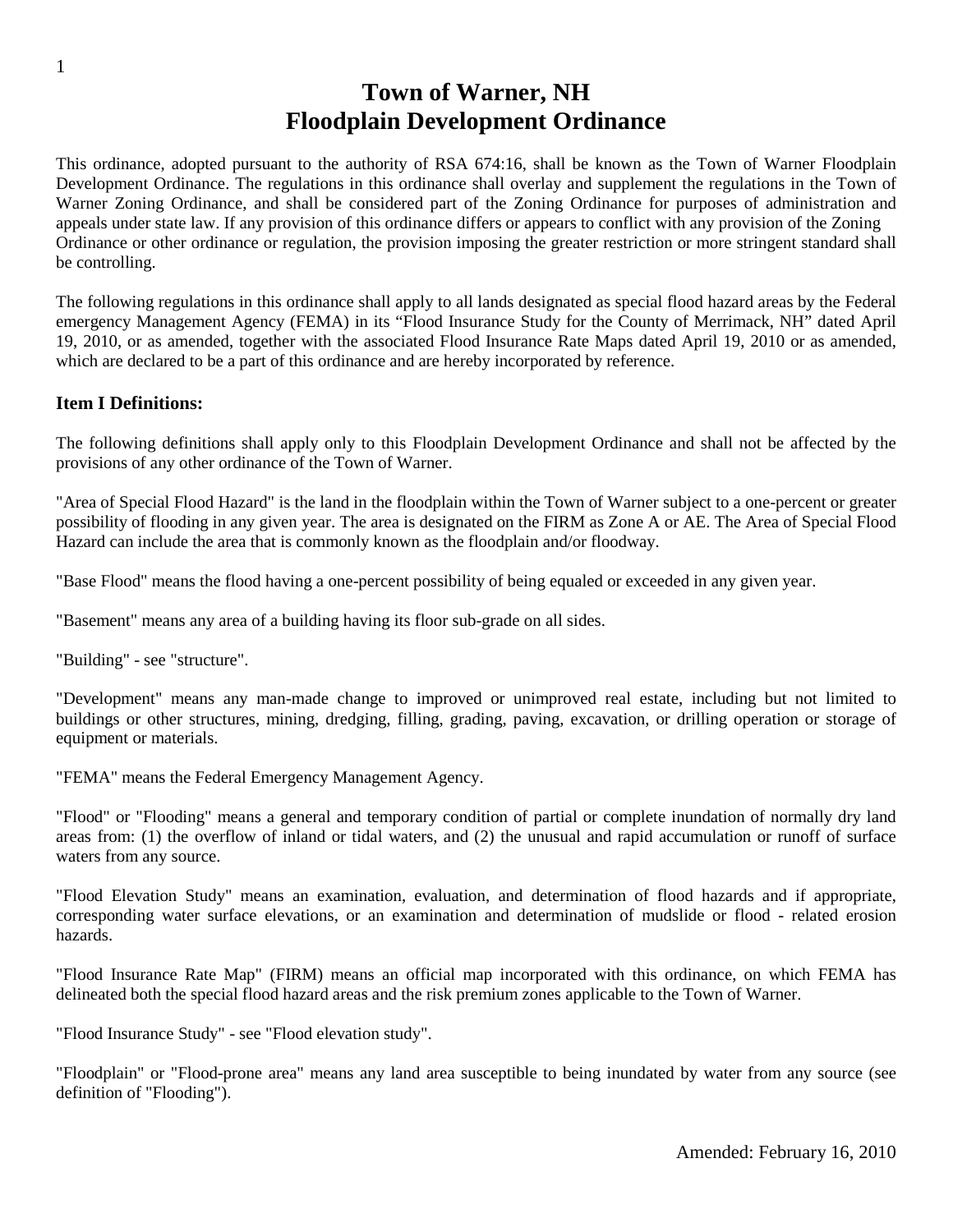"Flood proofing" means any combination of structural and non-structural additions, changes, or adjustments to structures which reduce or eliminate flood damage to real estate or improved real property, water and sanitation facilities, structures and their contents.

"Floodway" - see Regulatory Floodway".

"Functionally dependent use" means a use which cannot perform its intended purpose unless it is located or carried out in close proximity to water. The term includes only docking and port facilities that are necessary for the loading/unloading of cargo or passengers, and ship building/repair facilities but does not include long-term storage or related manufacturing facilities.

"Highest adjacent grade" means the highest natural elevation of the ground surface prior to construction next to the proposed walls of a structure.

"Historic Structure" means any structure that is:

(a.) Listed individually in the National Register of Historic Places (a listing maintained by the Department of Interior) or preliminarily determined by the Secretary of the Interior as meeting the requirements for individual listing on the National Register;

(b.) Certified or preliminarily determined by the Secretary of the Interior as contributing to the historical significance of a registered historic district or a district preliminarily determined by the Secretary to qualify as a registered historic district;

(c.) Individually listed on a state inventory of historic places in states with historic preservation programs which have been approved by the Secretary of the Interior; or

(d.) Individually listed on a local inventory of historic places in communities with historic preservation programs that have been certified either:

- i. By an approved state program as determined by the Secretary of the Interior, or
- ii. Directly by the Secretary of the Interior in states without approved programs.

"Lowest Floor" means the lowest floor of the lowest enclosed area (including basement). An unfinished or flood resistant enclosure, usable solely for parking of vehicles, building access or storage in an area other than a basement area is not considered a building's lowest floor; provided, that such an enclosure is not built so as to render the structure in violation of the applicable non-elevation design requirements of this ordinance.

"Manufactured Home" means a structure, transportable in one or more sections, which is built on a permanent chassis and is designed for use with or without a permanent foundation when connected to the required utilities. For floodplain management purposes the term "manufactured home" includes park trailers, travel trailers, and other similar vehicles placed on site for greater than 180 consecutive days. This includes manufactured homes located in a manufactured home park or subdivision.

"Manufactured home park or subdivision" means a parcel (or contiguous parcels) of land divided into two or more manufactured home lots for rent or sale.

"Mean sea level" means the National Geodetic Vertical Datum (NGVD) of 1929 or other datum, to which base flood elevations shown on a communities Flood Insurance Rate Map are referenced.

"New construction" means, for the purposes of determining insurance rates, structures for which the start of construction commenced on or after the effective date of an initial FIRM or after December 31, 1974, whichever is later, and includes any subsequent improvements to such structures. For floodplain management purposes, *new construction* means structures for which the *start of construction* commenced on or after the effective date of a floodplain management regulation adopted by a community and includes any subsequent improvements to such structures.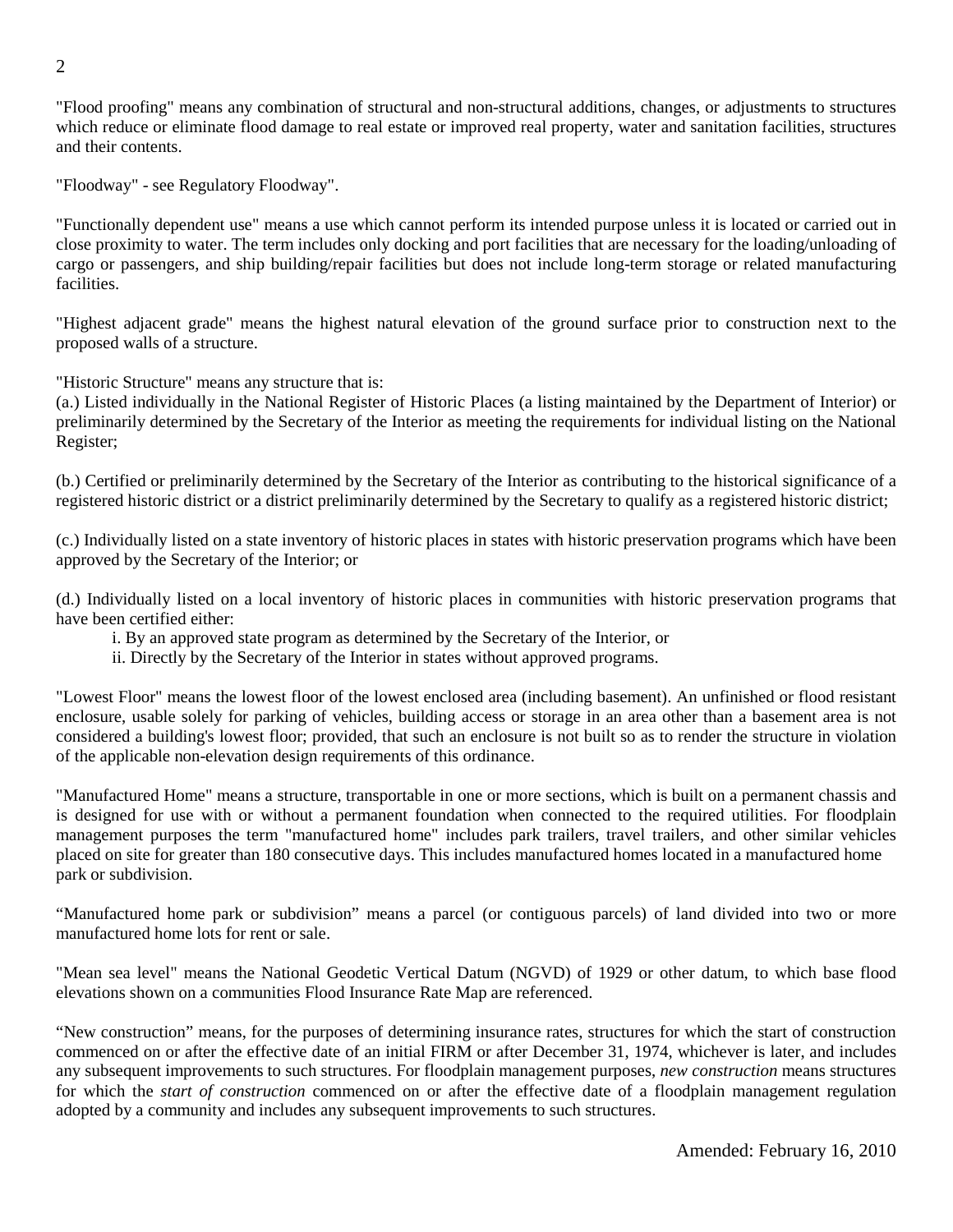"100-year flood" - see "Base Flood"

"Recreational Vehicle" is defined as:

(a.) built on a single chassis;

(b.) 400 square feet or less when measured at the largest horizontal projection;

(c.) designed to be self-propelled or permanently towable by a light duty truck; and

(d.) designed primarily not for use as a permanent dwelling but as temporary living quarters for recreational, camping, travel or seasonal use.

"Regulatory Floodway" means the channel of a river or other watercourse and the adjacent land areas that must be reserved in order to discharge the base flood without cumulatively increasing the water surface elevation more than a designated height. These areas are designated as floodways on the Flood Insurance Map.

"Special flood hazard area" means an area having flood, mudslide, and/or flood-related erosion hazards, and shown on a FIRM as zone A or AE. The Special Flood Hazard Area can include the area that is commonly known as the floodplain and/or floodway. (See - "Area of Special Flood Hazard ")

"Structure" means for floodplain management purposes, a walled and roofed building, including a gas or liquid storage tank, that is principally above ground, as well as a manufactured home.

"Start of Construction" includes substantial improvements, and means the date-the building permit was issued, provided the actual start of construction, repair, reconstruction, placement, or other improvement was within 180 days of the permit date. The actual start means either the first placement of permanent construction of a structure on site, such as the pouring of slab or footings, the installation of piles, the construction of columns, or any work beyond the stage of excavation; or the placement of manufactured home on a foundation. Permanent construction does not include land preparation, such as clearing, grading and filling; nor does it include the installation of streets and/or walkways; nor does it include excavation for a basement, footings piers, or foundations or the erection of temporary- forms; nor does it include the installation on the property of accessory buildings, such as garages or sheds not occupied dwelling units or part of the main structure.

"Substantial damage" means damage of any origin sustained by a structure whereby the cost of restoring the structure to its before damaged condition would equal or exceed 50 percent of the market value of the structure before the damage occurred.

"Substantial Improvement" means any combination of repairs, reconstruction, alteration, or improvements to a structure in which the cumulative cost equals or exceeds fifty percent of the market value of the structure. The market value of the structure should equal: (1) the appraised value prior to the start of the initial repair or improvement, or (2) in the case of damage, the value of the structure prior to the damage occurring. For the purposes of this definition, "substantial improvement" is considered to occur when the first alteration of any wall, ceiling, floor, or other structural part of the building commences, whether or not that alteration affects the external dimensions of the structure. This term includes structures which have incurred substantial damage, regardless of actual repair work performed. The term does not, however, include any project for improvement of a structure required to comply with existing health, sanitary, or safety code specifications which are solely necessary to assure safe living conditions or any alteration of a "historic structure", provided that the alteration will not preclude the structure's continued designation as a "historic structure".

"Violation" means the failure of a structure or other development to be fully compliant with the community's flood plain management regulations. A structure or other development without the elevation certificate, other certifications, or other evidence of compliance required in 44 CFR  $\S$  60.3(b)(5), (c)(4), (c)(10), (d)(3), (e)(2), (e)(4), or (e)(5) is presumed to be in violation until such time as that documentation is provided.

"Water surface elevation" means the height, in relation to the National Geodetic Vertical Datum (NGVD) of 1929, (or other datum, where specified) of floods of various magnitudes and frequencies in the floodplains.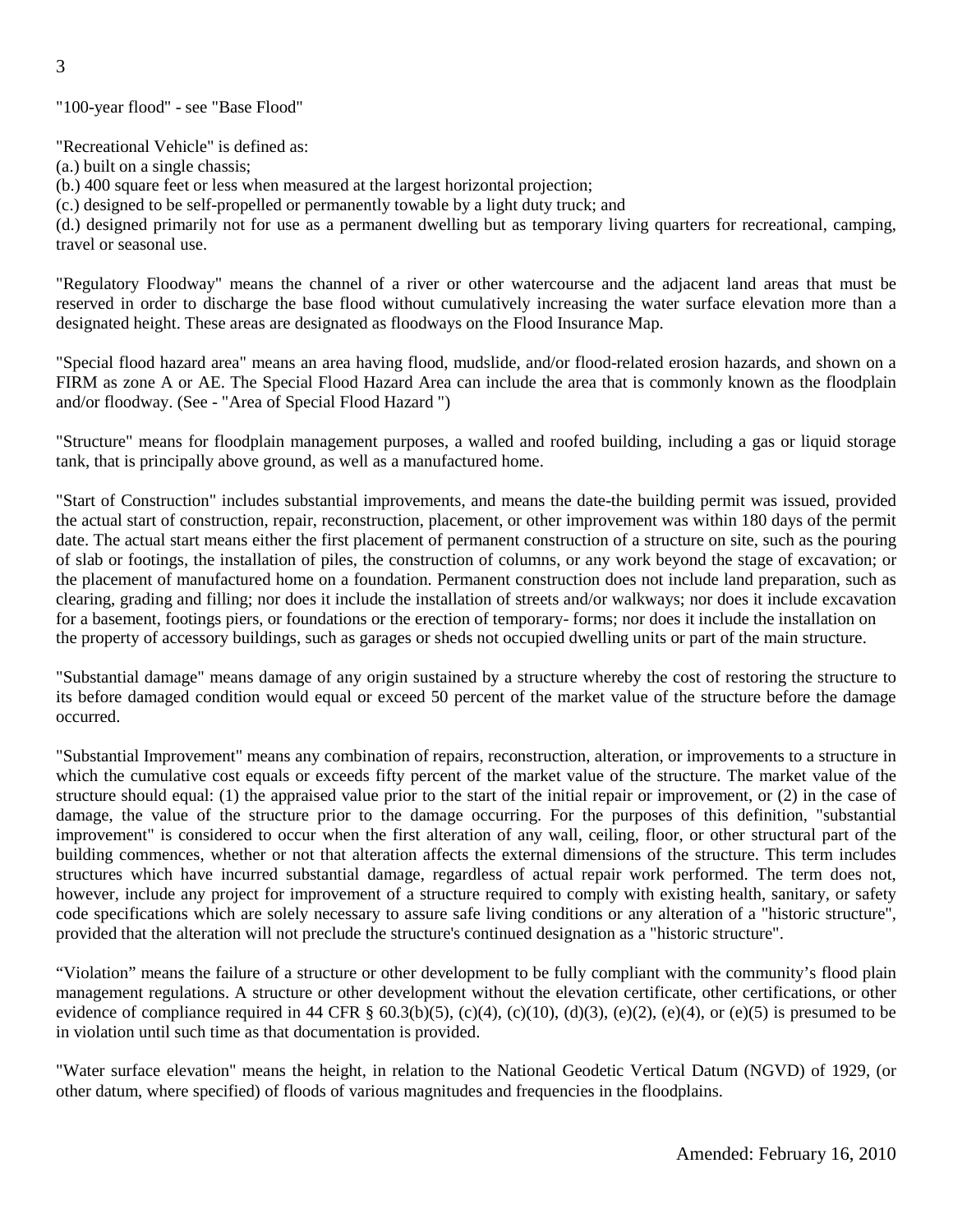# **Item II Construction Standards:**

The Code Enforcement Officer/Building Inspector shall review all building permit applications for new construction or substantial improvements to determine whether proposed building sites will be reasonably safe from flooding. If a proposed building site is located in a special flood hazard area, all new construction or substantial improvements shall:

(a) be designed (or modified) and adequately anchored to prevent floatation, collapse, or lateral movement of the structure resulting from hydrodynamic and hydrostatic loads, including the effects of buoyancy;

(b) be constructed with materials resistant to flood damage;

(c) be constructed by methods and practices that minimize flood damages; and

(d) be constructed with electrical, heating, ventilation, plumbing, and air conditioning equipment, and other service facilities that are designed and/or located so as to prevent water from entering or accumulating within the components during conditions of flooding.

#### **Item III Water and Sewer Systems:**

Where new or replacement water and sewer systems (including on-site systems) are proposed in a special flood hazard area the applicant shall provide the Code Enforcement Officer/Building Inspector with assurance that these systems will be designed to minimize or eliminate infiltration of flood waters into the systems and discharges from the systems into flood waters, and on-site waste disposal systems will be located to avoid impairment to them or contamination from them during periods of flooding.

#### **Item IV Permit Required:**

An application for a Flood Hazard Development Permit shall be submitted to the Code Enforcement Officer/Building Inspector for all development located in Zones A or AE. The Code Enforcement Officer/Building Inspector may grant the permit, deny the permit, or determine that further consideration is necessary by the Planning Board. The applicant shall furnish the following information:

- (a) The name and address of the applicant;
- (b) An address or a map indicating the location of the construction site;
- (c) A site plan showing location of existing and proposed structure(s), sewage disposal facilities, water supply facilities, areas to be cut and filled, and the dimensions of the lot;
- (d) A statement of the intended use of the structure(s);
- (e) A statement as to the type of sewage system proposed;
- (f) Dimensions of the proposed structure(s);
- (g) The as-built elevation (in relation to NGVD) of the lowest floor (including basement);
- (h) If the structure has been flood-proofed, the as-built elevation (in relation to NGVD) to which
- the structure was flood-proofed;
- (i) Any certification of flood-proofing; and

(j) A description of the extent to which any water course will be altered or relocated as a result of the proposed development.

The Code Enforcement Officer/Building Inspector shall maintain for public inspection, and shall furnish such information upon request.

#### **Item V Other Approvals Required:**

The Code Enforcement Officer/Building Inspector shall not grant a building permit until the applicant certifies that all necessary permits have been received from those governmental agencies from which approval is required by federal or state law, including Section 404 of the Federal Water Pollution Control Act Amendments of 1972, 33 U. S. C. 1334.

#### **Item VI Development Standards:**

1. In riverine situations, prior to the alteration or relocation of a watercourse the applicant for such authorization shall notify the Wetlands Board of the New Hampshire Environmental Services Department and submit copies of such notification to the Code Enforcement Officer/Building Inspector, in addition to the copies required by RSA 482A:3. Further, the applicant shall be required to submit copies of said notification to those adjacent communities as determined by the Building Inspector, including notice of all scheduled hearings before the Wetlands Board.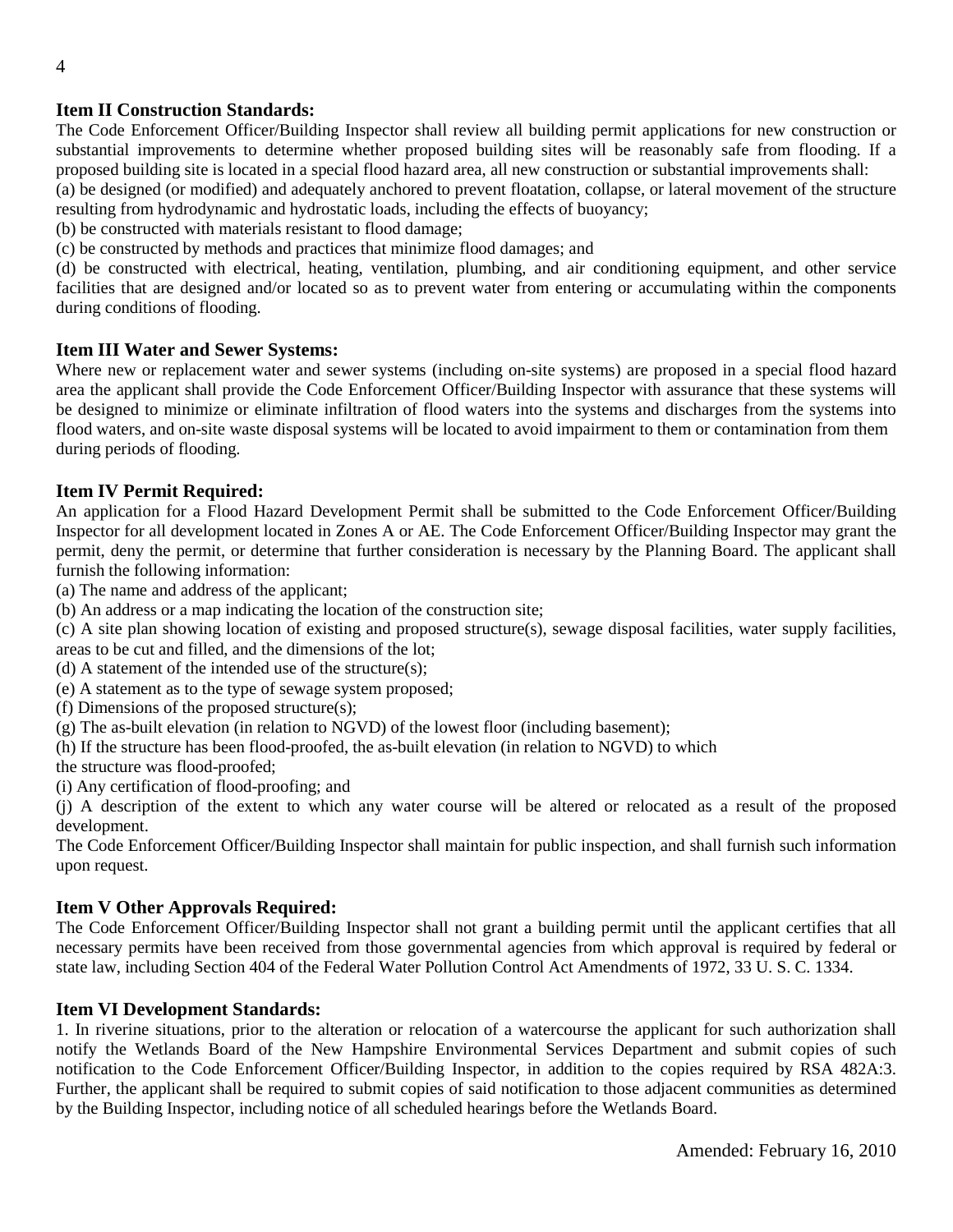2. The applicant shall submit to the Code Enforcement Officer/Building Inspector, certification provided by a registered professional engineer, assuring that the flood carrying capacity of an altered or relocated watercourse can and will be maintained.

3. Along watercourses with a designated Regulatory Floodway no encroachments, including fill, new construction, substantial improvements, and other development are allowed within the floodway that would result in any increase in flood levels within the community during the base flood discharge. In zone A the Code Enforcement Officer/Building Inspector shall obtain, review, and reasonably utilize any floodway data available from Federal, State, or other sources as criteria for requiring that development meet the floodway requirements of this section.

4. Along watercourses that have not had a Regulatory Floodway designated within Zone AE on the FIRM, any new construction, substantial improvements, or other development (including fill) must meet the following conditions:

(a.) No application for a Flood Hazard Development Permit shall be approved or denied without a public hearing held by the Planning Board.

i. The Board shall notify the abutters and the applicant by certified mail of the date of the hearing, at least ten (10) days prior to the hearing. Notice of the hearing shall be posted in at least two (2) public places.

ii. The applicant, any abutter or any person with a direct interest in the matter may testify in person or in writing.

(b.) The application shall be approved if it is demonstrated by the applicant that the cumulative effect of the proposed development, when combined with all existing and anticipated development, will not increase the water surface elevation of the base flood more than one foot at any point within the community.

(c.) The Board shall issue a written decision of its action to approve or disapprove the application. If the application is not approved, the Board shall provide the applicant with written reasons for disapproval.

#### **Item VII Flood Elevation Determination, Flood-proofing Standards:**

1. In special flood hazard areas the Code Enforcement Officer/Building Inspector shall determine the 100 year flood elevation in the following order of precedence according to the data available:

(a.) In zone AE, refer to the elevation data provided in the community's Flood Insurance Study and accompanying FIRM.

(b.) In A zones the Code Enforcement Officer/Building Inspector shall obtain, review, and reasonably utilize any 100 year flood elevation data available from any federal, state or other source including data submitted for development proposals submitted to the community (i.e. subdivisions, site approvals).

2. The Code Enforcement Officer/Building Inspector's 100 year flood elevation determination will be used as criteria for requiring in zones A and AE that:

(a.) All new construction or substantial improvements of residential structures have the lowest floor (including basement) elevated to or above the 100 year flood elevation;

(b.) That all new construction or substantial improvements of non-residential structures have the lowest floor (including basement) elevated to or above the 100 year flood level; or together with attendant utility and sanitary facilities, shall:

i. be flood-proofed so that below the 100 year flood elevation the structure is watertight with walls substantially impermeable to the passage of water;

ii. have structural components capable of resisting hydrostatic and hydrodynamic loads and the effects of buoyancy; and

iii. be certified by a registered professional engineer or architect that the design and methods of construction are in accordance with accepted standards of practice for meeting the provisions of this section;

(c.) All manufactured homes to be placed or substantially improved within special flood hazard areas shall be elevated on a permanent foundation such that the lowest floor of the manufactured home is at or above the base flood level; and be securely anchored to resist floatation, collapse, or lateral movement. Methods of anchoring may include, but are not limited to, use of over-the-top or frame ties to ground anchors. This requirement is in addition to applicable state and local anchoring requirements for resisting wind forces;

(d.) All recreational vehicles placed on sites within Zones A and AE shall either: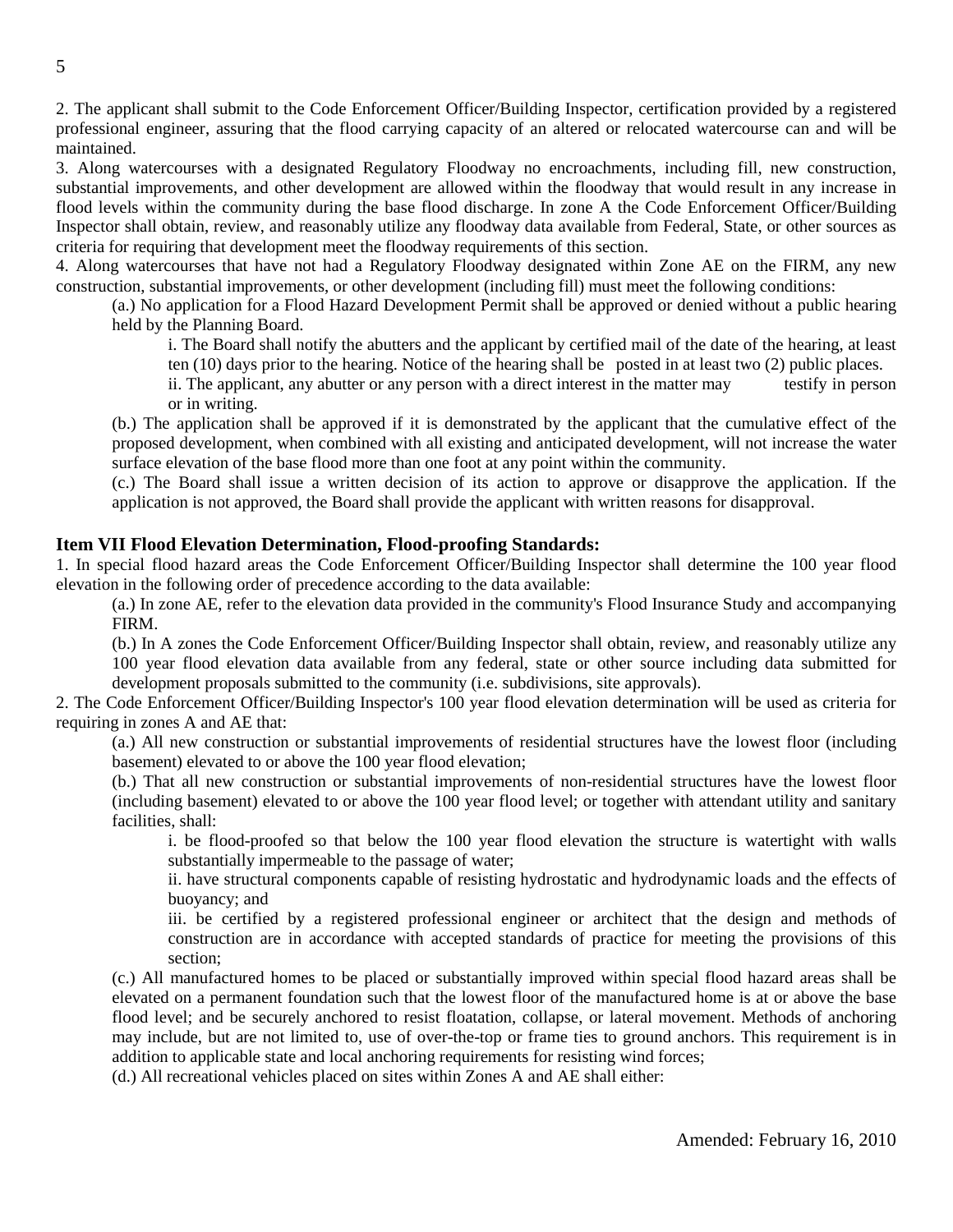i. be on the site for fewer than 180 consecutive days;

ii. be fully licensed and ready for highway use; or

iii. meet all standards of Section 60.3 (b) (1) of the National Flood Insurance Program Regulations and the elevation and anchoring requirements for "manufactured homes" in Paragraph (c) (6) of Section 60.3.

(e.) For all new Construction and substantial improvements, fully enclosed areas below the lowest floor that are subject to flooding are permitted provided they meet the following requirements:

i. the enclosed area is unfinished or flood resistant, usable solely for the parking of vehicles, building access or storage;

ii. the area is not a basement;

iii. shall be designed to automatically equalize hydrostatic flood forces on exterior walls by allowing for the entry and exit of floodwater. Designs for meeting this requirement must either be certified by a registered professional engineer or architect or must meet or exceed the following minimum criteria: A minimum of two openings having a total net area of not less than one square inch for every square foot of enclosed area subject to flooding shall be provided. The bottom of all openings shall be no higher than one foot above grade. Openings may be equipped with screens, louvers, or other coverings or devices provided that they permit the automatic entry and exit of floodwater.

#### **Item VIII Variances and Appeals:**

1. Any order, requirement, decision or determination of the Code Enforcement Officer/Building Inspector or Planning Board made under this ordinance may be appealed to the Zoning Board of Adjustment as set forth in RSA 676:5.

2. If the applicant, upon appeal, requests a variance as authorized by RSA 674:33, I(b), the applicant shall have the burden of showing in addition to the usual variance standards under state law:

(a.) that the variance will not result in increased flood heights, additional threats to public safety, extraordinary public expense, nuisances, or conflicts with existing local ordinances.

(b.) that if the requested variance is for activity within a designated regulatory floodway, no increase in flood levels during the base flood discharge will result.

(c.) that the variance is the minimum necessary, considering the flood hazard, to afford relief.

In making its determination, the Board shall consider:

i. the danger to life and property due to increased flood heights or velocities caused by encroachment;

ii. the danger that materials may be swept onto other lands or downstream to the injury of others;

iii. the proposed water supply and sanitary systems and the ability of these systems to prevent disease, contamination, and unsanitary conditions;

iv. the susceptibility of the proposed facility and its contents to flood damage and the effect of such damage on individual owners;

v. the importance of the services provided by the proposed facility to the community;

vi. the requirement of the facility for a waterfront location;

vii. the availability of alternate locations not subject to flooding for the proposed use;

viii. the compatibility of the proposed use with existing development anticipated in the foreseeable future; ix. the relationship of the proposed use with the comprehensive plan and floodplain management program for the area;

x. the safety of access to the property in time of flood of ordinary and emergency vehicles;

xi. the expected heights, velocity, duration, rate of rise, and sediment transport of the flood waters expected at the site; and

xii. such other factors which are relevant to the purposes of this Ordinance.